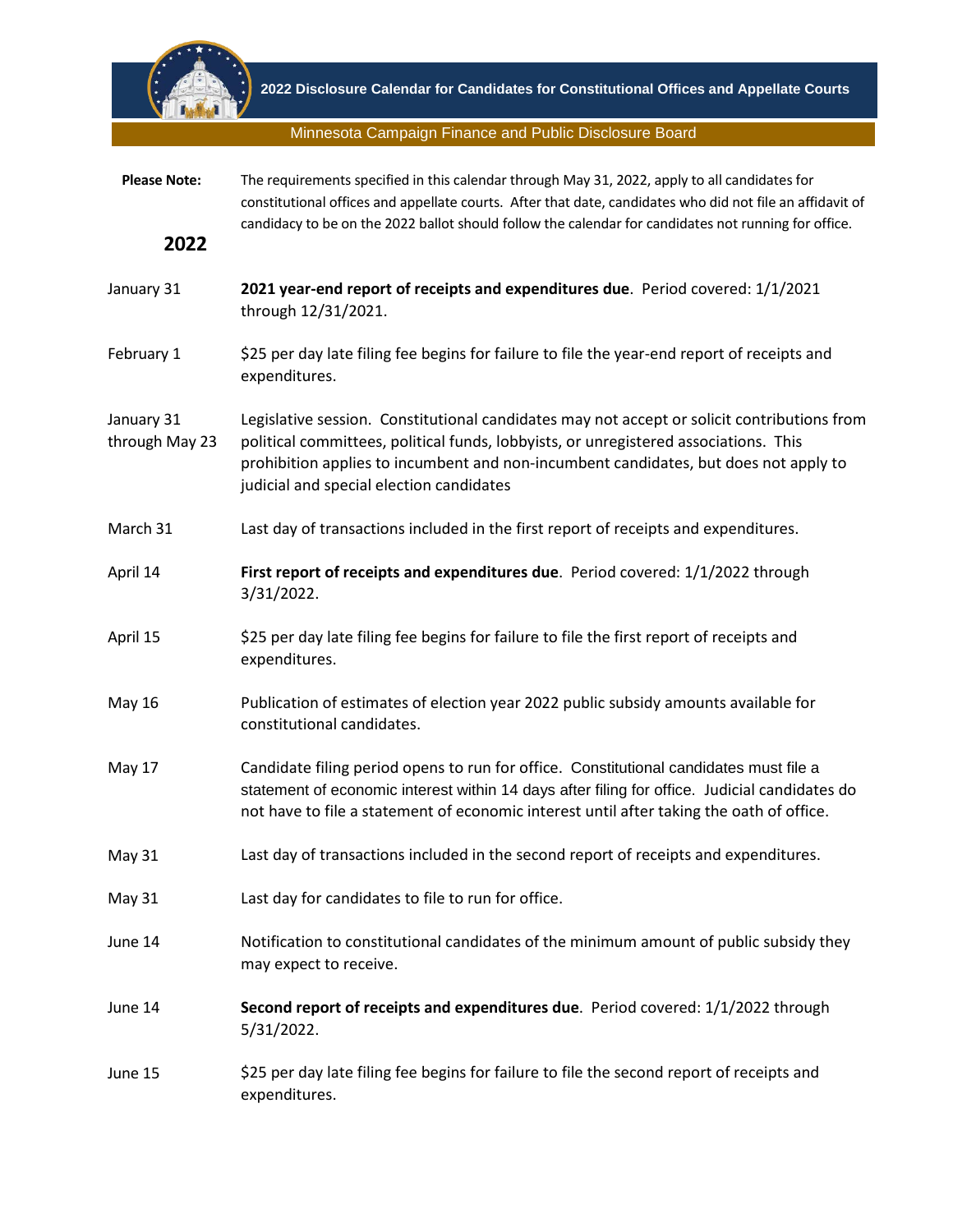- July 18 Last day for constitutional candidates to raise contributions to qualify for public subsidy.
- July 18 Last day of transactions included in the pre-primary report of receipts and expenditures.
- July 19 Last day for constitutional candidates to sign and file a Public Subsidy Agreement.

## July 19 through **24 Hour Reporting of Large Contributions – Pre-primary-election**

- August 8 Contributions and loans from any one source totaling MORE than 50% of the election segment limit for constitutional office candidates or more than \$2,000 for appellate court candidates, must be reported to the Board in person by the end of the next business day after receipt or by electronic means within 24 hours after receipt and also on subsequent reports of receipts and expenditures for the year. Failure to file the notice on time will result in a \$50 per day late filing fee. 50% of the election segment limit is \$2,000 for governor/lieutenant governor candidates, \$1,250 for attorney general candidates, and \$1,000 for secretary of state and state auditor candidates. **Note:** Candidates who are unopposed at the primary election do not need to report large contributions during this period.
- July 22  $60<sup>th</sup>$  day after the legislature adjourned. Constituent services by constitutional candidates (incumbents only) after this date are reported as 100% campaign expenditures.
- July 25 Last day for constitutional candidates to file an Affidavit of Contributions to qualify for public subsidy.
- July 25 **Third report of receipts and expenditures due – Pre-primary-election.** Period covered: 1/1/2022 through 7/18/2022.
- July 26 \$50 per day late filing fee begins for failure to file the third report of receipts and expenditures.
- August 9 PRIMARY ELECTION
- August 23 Public subsidy payment distributed to eligible constitutional candidates not later than one week after the canvassing board certification of the primary election.
- September 20 Last day of transactions included in the fourth report of receipts and expenditures.
- September 27 **Fourth report of receipts and expenditures due**. Period covered: 1/1/2022 through 9/20/2022. **Note:** Candidates who lost the primary election do not need to file this report.
- September 28 \$25 per day late filing fee begins for failure to file the fourth report of receipts and expenditures.

## October 24 Last day of transactions included in the fifth report of receipts and expenditures.